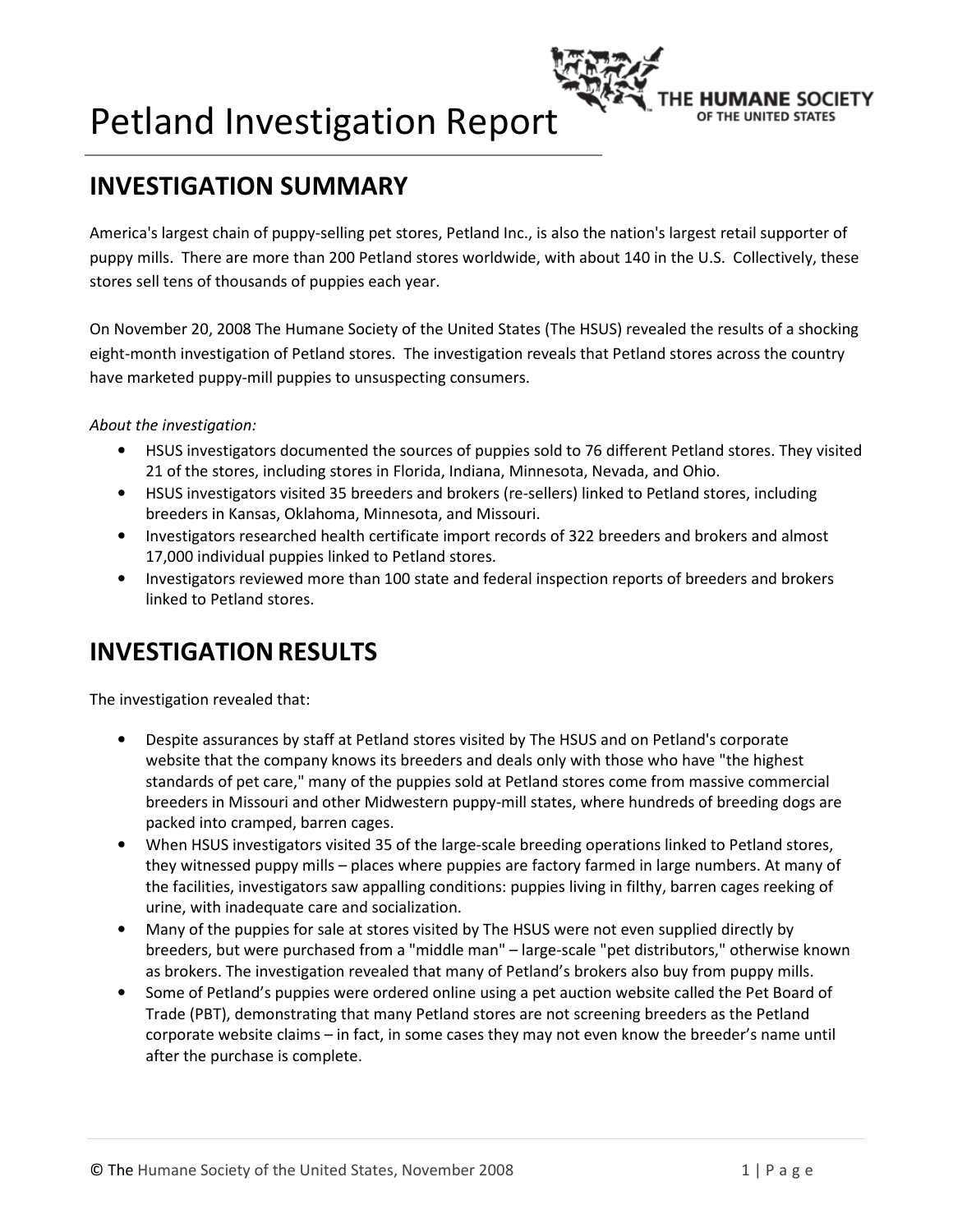- One of the most common sales pitches made by staff at Petland stores visited by The HSUS is that they use "USDA licensed" breeders. However, HSUS investigators reviewed USDA and state inspection reports for more than 100 of Petland's breeders, and found that more than 60 percent of the reports listed serious violations of basic animal care regulations. It is clear that Petland isn't reviewing these publicly-available records to ensure that their breeders employ "the highest standards of pet care."
- Documented USDA violations at some of Petland's breeders and suppliers included: dirty, brokendown enclosures; inadequate shelter from the cold; dogs kept in too-small cages; and inadequate veterinary care. Some of the breeders were found with sick or dead dogs left in their cages.
- The investigation also uncovered dubious aspects of Petland's "Adopt-a-Pet" program, proving that many of their "Adopt-a-Pet" animals are actually Petland's own puppies who did not sell at full price. During the investigation, The HSUS called all 133 Petland stores operating at that time in the U.S. We asked each store if they participated in the "Adopt-A-Pet" program – and if so, where the adoptable dogs come from. Fifty-six of the stores said they didn't participate in the Adopt-a-Pet program at all, 23 stores said they offered cut-rate "adoption" prices on older puppies that had not sold yet, 16 said they offered puppies for adoption when the animals were returned by previous customers, and 7 stores said they wanted to offer homeless dogs for adoption but they couldn't get a supply of pups from local shelters.

#### PETLAND BACKGROUND

Petland is a privately held corporation with a corporate headquarters in Chillicothe, Ohio. The business was started in by Edward R. Kunzelman (now the current CEO) in 1967. In the 1970s, Petland began franchising stores. Today more than 90% of Petland stores are franchised.

Petland corporate-owned stores are located in: Amherst, Chillicothe, Cincinnati/Fairfield, Hilliard, Cleveland Heights, Lewis Center, and Columbus Town & Country, all in Ohio.

Currently there are 200 Petland stores open worldwide, though this number changes frequently as stores shut down and others open. Up-to-date information can be found at: http://www.petland.com/ (click on "Find Petland Stores").

During the investigation, the Petland chain (as of 10-9-2008) included 137 U.S. stores in 29 states:

| AL: $1$ | LA: 1   | N <sub>V</sub> : 3 | WV: 3 |
|---------|---------|--------------------|-------|
| AZ: $2$ | ME: 1   | NY: 1              |       |
| CA: 1   | MI: $4$ | OH: 28             |       |
| FL: 21  | MN: 2   | <b>PA: 5</b>       |       |
| GA: 9   | MO: 4   | SC: 1              |       |
| IA: 2   | MS: 1   | TN: 1              |       |
|         |         |                    |       |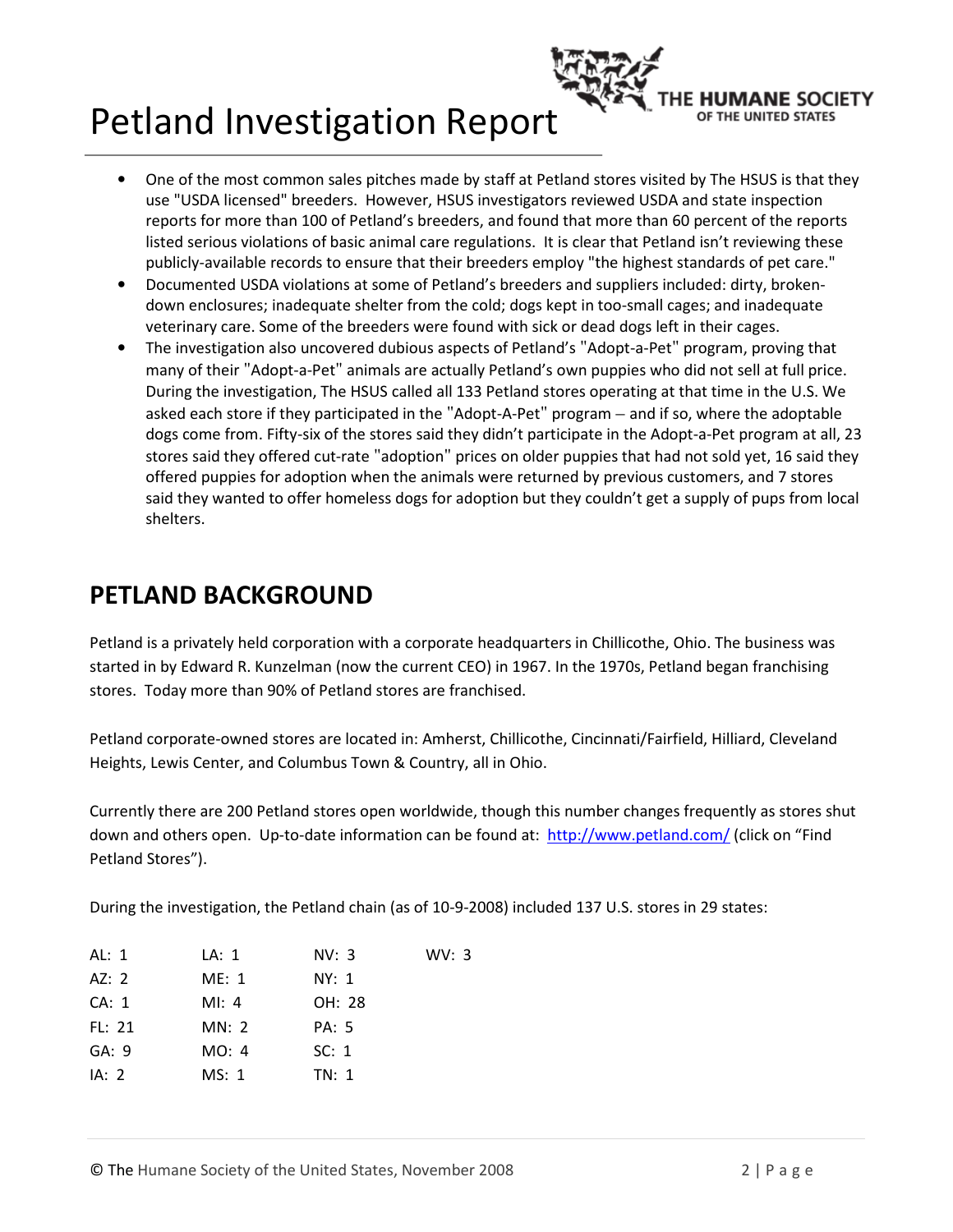

The HSUS investigated only Petland puppies bought and sold in the U.S. During the time of the investigation, Petland had 43 stores outside of the U.S:

Canada: 31 Chile: 4 Japan: 5 South Africa: 2 China: 1

#### PETLAND "ADOPT-A-PET" INVESTIGATION

The Petland website states the following about the "Adopt-A-Pet" program:

What is Adopt-A-Pet?

Petland Pet Counselors work with staff at local animal shelters, pet rescue groups and with members of the local community to place homeless pets - puppies, dogs, kittens, cats and a variety of small animals. As part of this cooperative program, Petland store operators make available their highly visible Petland display windows to aid in the placement of homeless pets in local communities.

To determine how and where Petland gets dogs for its "Adopt –A-Pet" program, HSUS investigators called every U.S. Petland store (those open for business on 9-10-2008) and asked whether the store participates. If we were told the store does participate, we asked where the "Adopt-A-Pet" dogs come from. Of 133 stores, 56 (42%) stated they do not participate in the program at all.

Many stores who said they do have adoptable dogs told us their "Adopt-A-Pets" come from a combination of sources. For example, the Tampa North store told us it occasionally sells pups from accidental litters that are brought in, and that occasionally they will get a dog from a local shelter or sell dogs given to them by people in the local community. The breakdown of responses is as follows, and again, some stores listed more than one source for "Adopt –A-Pet" dogs:

- 56 stores: do not participate at all
- 23 stores: older pups that don't sell within a few weeks are marked down in price and considered "adoptions"
- 25 stores: local litters, sometimes accidental, brought in from the local community
- 16 stores: returns to store pups given back to the store where purchased and sold again
- 24 stores: give-ups to Petland rather than shelter dogs brought in by local people

E HUMANE SOCIETY OF THE UNITED STATES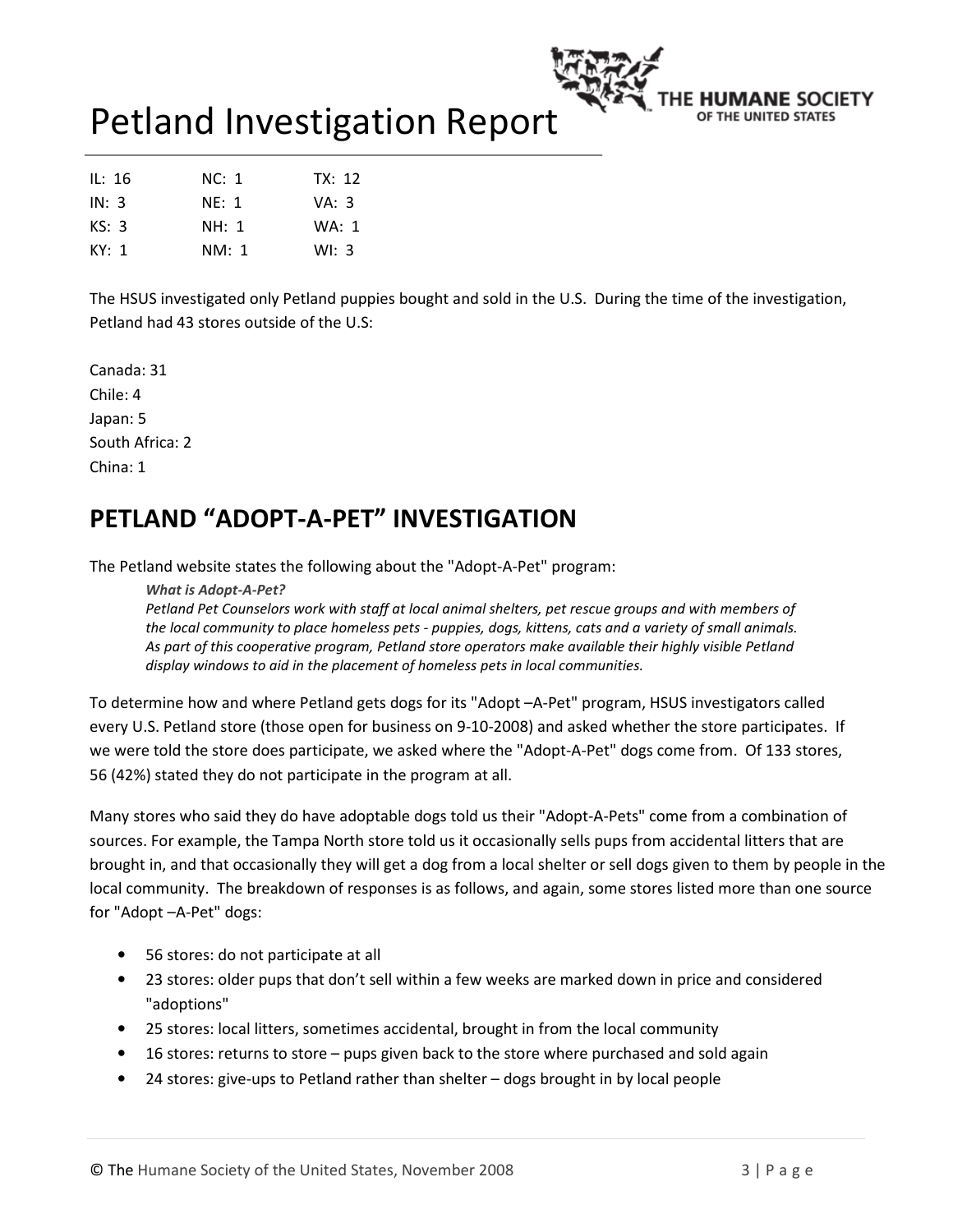- 7 stores: local shelter declined to work with Petland store the store says it tried, but local shelters don't want to give them dogs. [Note: Some shelters have declined to work with Petland because they feel that Petland's practices conflict with their mission of reducing pet overpopulation and that the public can still visit their shelter to adopt the animals.]
- 25 stores: say they do acquire dogs from local shelter(s) or rescue
- 10 stores: say they do occasionally refer customers to local shelter/rescue

#### KENNEL INSPECTION REPORTS

HSUS investigators reviewed USDA and/or state kennel inspection reports on over 100 of Petland's breeders, and found that more than 60 percent of the reports listed serious violations of basic animal care regulations. Many USDA licensed breeders exhibit a long history of substandard care and yet remain licensed. It is clear that Petland isn't reviewing these publicly-available records to ensure that their breeders employ "the highest standards of pet care."

USDA inspectors follow regulations outlined in the Animal Welfare Act. The specific regulations can be found on the USDA website at www.aphis.usda.gov. The most common problems noted on the USDA reports that The HSUS received are roughly in the following categories:

- FILTH: accumulation of feces, grime, dirty, disease-fostering conditions
- INCORRECT/NON-EXISTENT RECORDS: dog inventory incorrect, no written program of vet care, no certification for dogs bought from unlicensed sources
- FACILITY DAMAGE: Rusting, broken, damaged, chewed, or sagging cages; or sharp, dangerous points in pens and cages
- SICK/INJURED DOGS in need of vet care
- LACK OF PROTECTION FROM THE ELEMENTS: Inadequate bedding or means of warmth, lack of shelter or shade
- TOO-SMALL CAGES do not meet the USDA's formula for cage space
- INSPECTOR HAD NO ACCESS; inspection not done because no one let the inspector in
- PAWS THROUGH WIRE: wide wire flooring allowing paws to slip through wires in cage floor, creating an injury potential
- EXPIRED VETERINARY MEDICATIONS
- SHIPPING UNDERAGE PUPPIES: Underdeveloped immune systems are more vulnerable to disease (NOTE: puppies must be eight weeks of age before shipping)

Many of the USDA reports acquired as part of the investigation are available for public viewing online at humanesociety.org/puppymills.